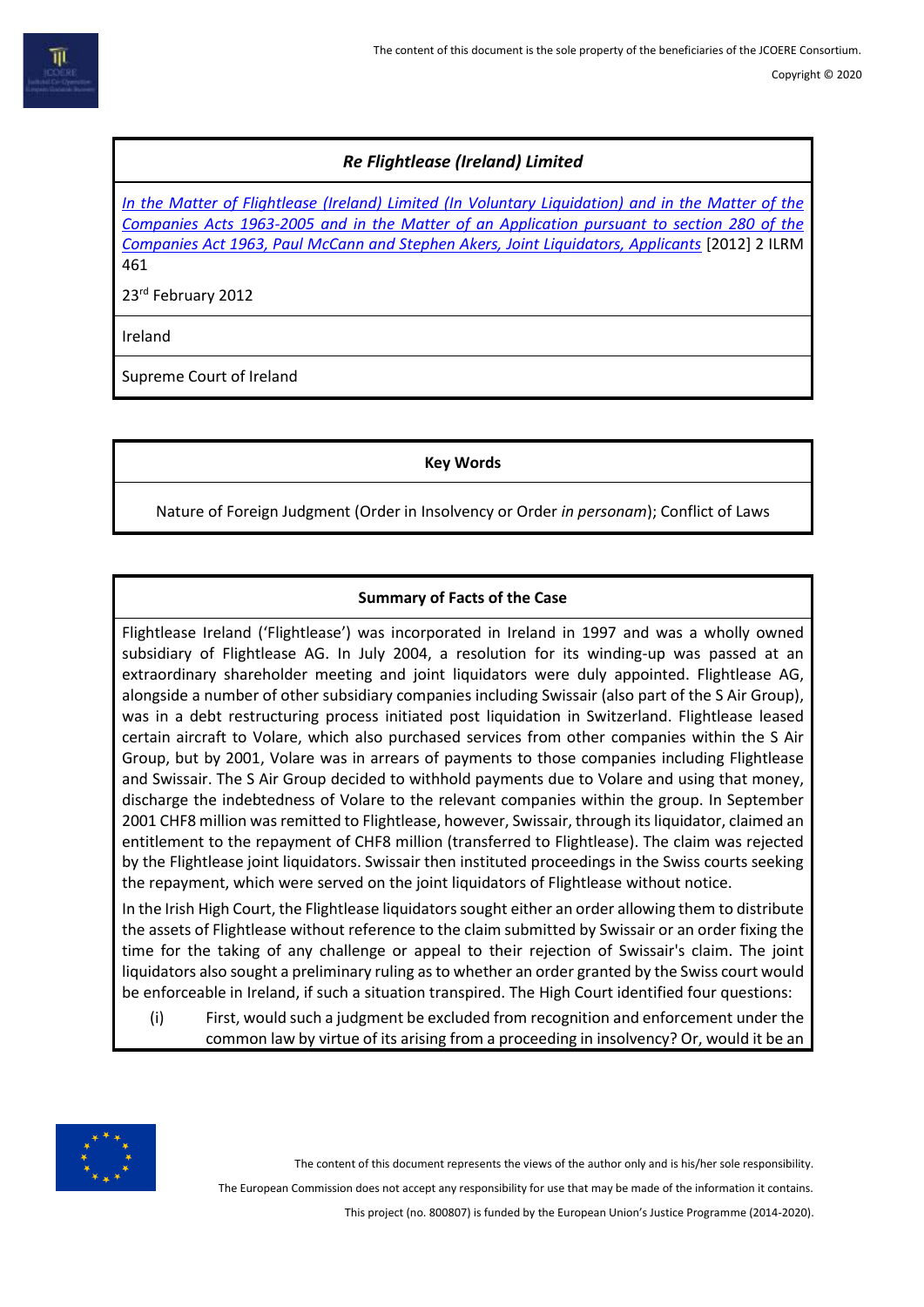



order *in personam*?

- (ii) Second, if it was an order *in personam*, which test applied to its recognition; Dicey's Rule 36 or the 'real and substantial connection' test?
- (iii) Third, once the test was established, could recognition be permitted given the facts of the case?
- (i) Fourth, was Swissair not using their right of appeal under section 280 of the Companies Act and instead applying to the Swiss court material to the recognition issue?

The High Court ruled that the substance of the order of the Swiss court would not be so closely connected to the insolvency proceedings so as to exclude it from enforcement; such an order would be properly categorised as *in personam* and its enforceability in Ireland would depend on the common law rules for the enforcement of *in personam* orders. On the issue of the relevant test for recognition of the Swiss Court – the 'real and substantial connection' test or the traditional common law test summarised in Dicey Rule 36 - the High Court held that the adoption of the 'real and substantial connection' test would be a significant alteration to the principles applicable to the recognition of foreign judgments *in personam*, therefore the appropriate test was Dicey's Rule 36. Under the traditional common law rules, Flightlease had no presence in Switzerland for the purpose of conferring jurisdiction on the Swiss court, as Flightlease was in liquidation and its affairs were conducted in Ireland by the joint liquidators at the time of the commencement of the proceedings before the Swiss court.

Swissair appealed to the Supreme Court and Flightlease filed a notice to vary and argued that the High Court judge had erred in finding that a decision of the Swiss court would be an order *in personam* and not an order in a proceeding in insolvency.

## **Cooperation and / or Coordination Issue**

Recognition; Enforcement

What was the nature of the order of the Swiss Court?

On what basis was such an order enforceable or unenforceable in Ireland?

#### **Resolution**

The Supreme Court dismissed the appeal and the notice to vary, instead upholding the ruling in the High Court. It found:

- (i) The effect of any order for Flightlease to repay money to Swissair made in the Swiss proceedings would be *in personam* order and not an order in a proceeding in insolvency. Such an order would only be enforceable in Ireland if Flightlease was present in Switzerland at the commencement of the action or had submitted to the jurisdiction of the Swiss court, neither of which had occurred.
- (ii) Irish conflict of laws rules as to recognition of a judgment *in personam* are as set out in Dicey Rule 36 and not established by the 'real and substantial connection' test, which, in the view of the Supreme Court, 'had not received sufficient support in other jurisdictions and should not be adopted'.
- (iii) Developments in conflict of laws should take place in the context of an international consensus by way of treaty or convention to be given effect in national law.
- (iv) Where a party is sued in a foreign jurisdiction, it will be required to make an important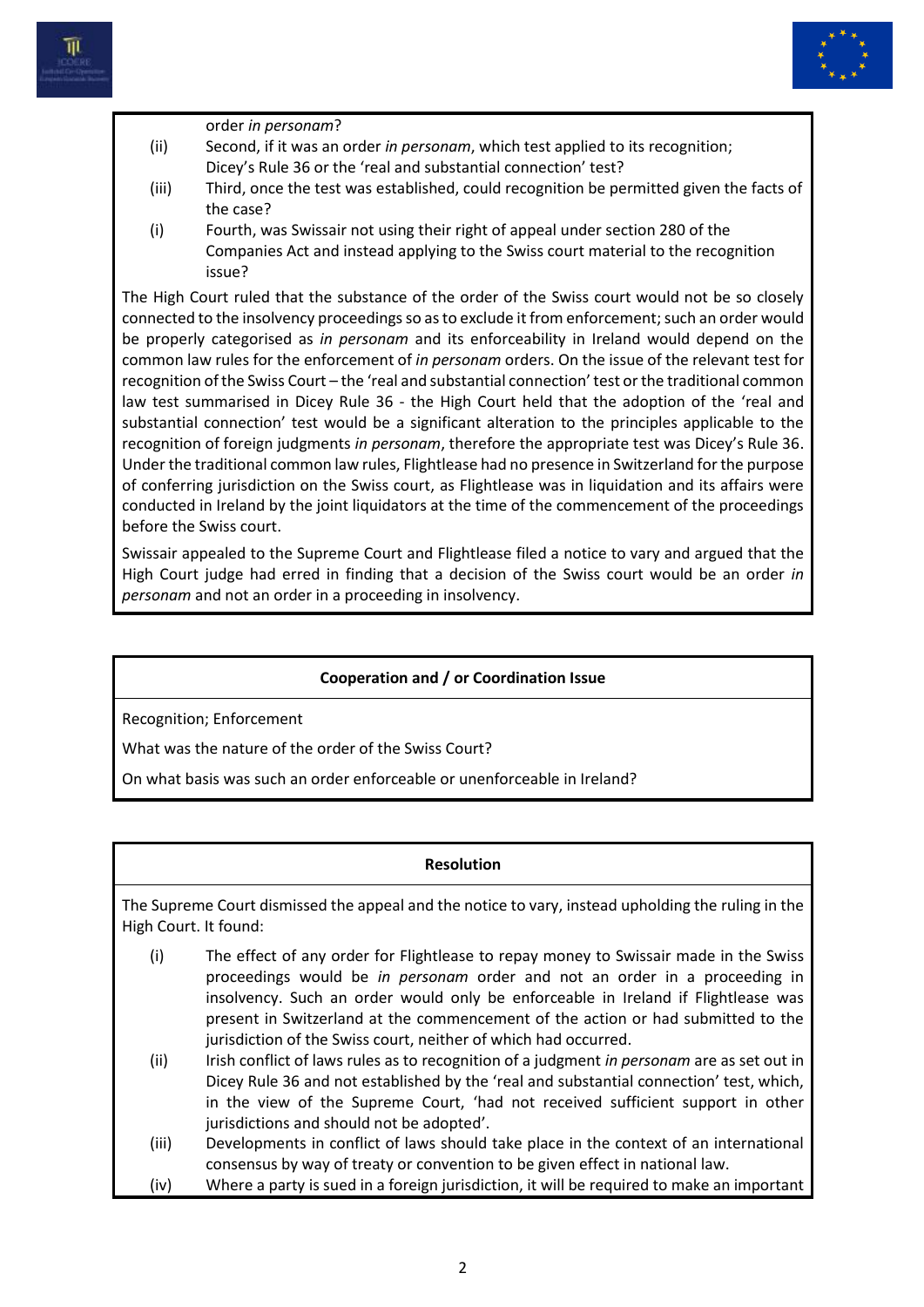

decision as to whether such judgment would be recognised in Ireland. As parties will order their affairs based on a view of the law, a change to that law should not be undertaken lightly. Instead, significant change to the law in this respect should be done by legislation.

Interesting from the perspective of our case studies was the views of the Court on *Cambridge Gas*. Finnegan J, speaking on behalf of the majority rejected *Cambridge Gas* on two grounds; first, in view of its dependence on the UK statutory framework, in other words its focus on the provisions of the Insolvency Act 1986. Second, and perhaps more interestingly, he also concluded that *Cambridge Gas* should not be adopted by the Irish Court until there was a broad consensus as to the development of conflicts of laws amongst common law jurisdictions, which was not the case vis-á-vis the judgment in *Cambridge Gas*. O'Donnell J was more equivocal, stating the he would not rule out development along the lines of *Cambridge Gas* but reserved judgment on the issue for another day. In any event, the timing of the judgment in *Flightlease* is also worth bearing in mind; at the time of the *Flightlease* judgment, the UK Supreme Court was hearing an appeal in *Rubin v Euro Finance SA [2011] 2 WLR 121*, which would subsequently depart from significant elements of the Privy Council judgment in *Cambridge Gas*.

### **Applicability to Preventive Restructuring**

Naturally, a significant issue should a case with similar facts – proceedings in one jurisdiction to establish a liability for repayment of money by an entity based in another jurisdiction – arise in the EU, would be the applicability of the EIR Recast to the insolvency / restructuring procedure at issue. In order to ascertain the applicability of the EIR, it would be necessary to establish if the order at the heart of the case is part of the insolvency or restructuring proceeding or if it is, as was in the case of *Flightlease*, an order *in personam*. If the procedure from which the order has arisen is contained in Annex A (and clearly that order is viewed to be an order arising from that proceeding 'order in insolvency'), then the judgment has effect across the EU. If the procedure is not contained in Annex A, then questions arise as to whether the order may be enforceable across the EU, as the applicability of the Brussels I Regulation is questionable. Article 1(2)(b) specifically excludes 'bankruptcy, proceedings relating to the winding-up of insolvent companies or other legal persons, judicial arrangements, compositions and analogous proceedings'; arguably, the judgment in *Nickel & Goeldner Spedition GmbH* for example, typifies why this uncertainty persists.

Leaving Brussels I aside, the matter of enforcement in preventive restructuring matters, at least at a higher level, across the EU is more clear-cut; applicability of the Recast renders the order effective across the EU – save in exceptional circumstances – and inapplicability of the Recast results in domestic courts deciding if the order ought to be enforced in that jurisdiction on the basis of other principles. It is also worth bearing in mind that the PRD contains a Recital with a specific reference to the EIR Recast and enforceability of judgments. Recital 13 states: 'Although this Directive does not require that procedures within its scope fulfil all the conditions for notification under [Annex A], it aims to facilitate the cross-border recognition of those procedures and the recognition and enforceability of judgments'. However, if the insolvency process, in this case a new preventive restructuring process is NOT covered by Annex A, cases such as this will arise, as the treatment of the Swiss orders would be equivalent to the question of treatment of orders of any European court in relation to a preventive restructuring process not covered by the EIR recast.